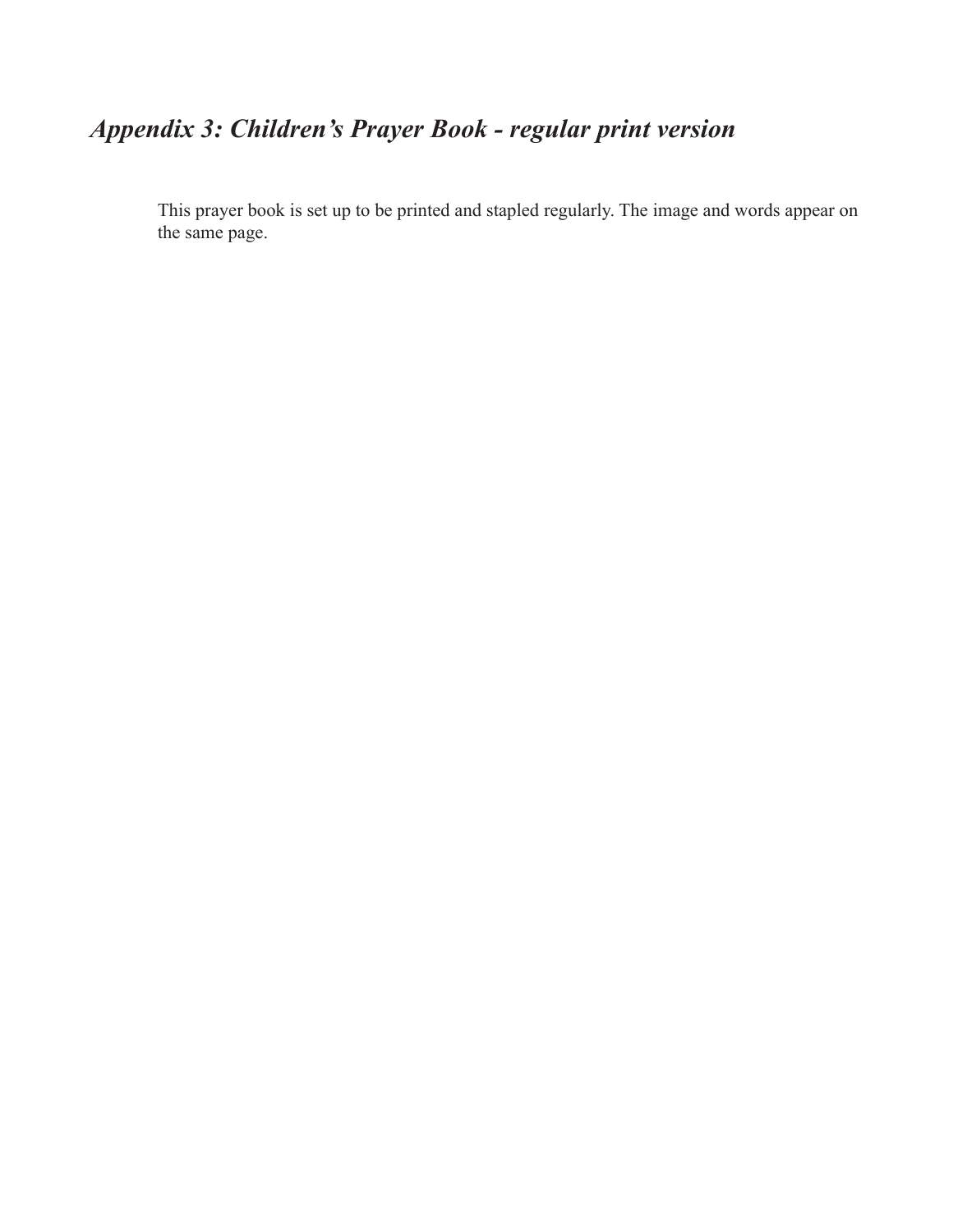## Holy Eucharist Rite 2

a guide especially designed for children

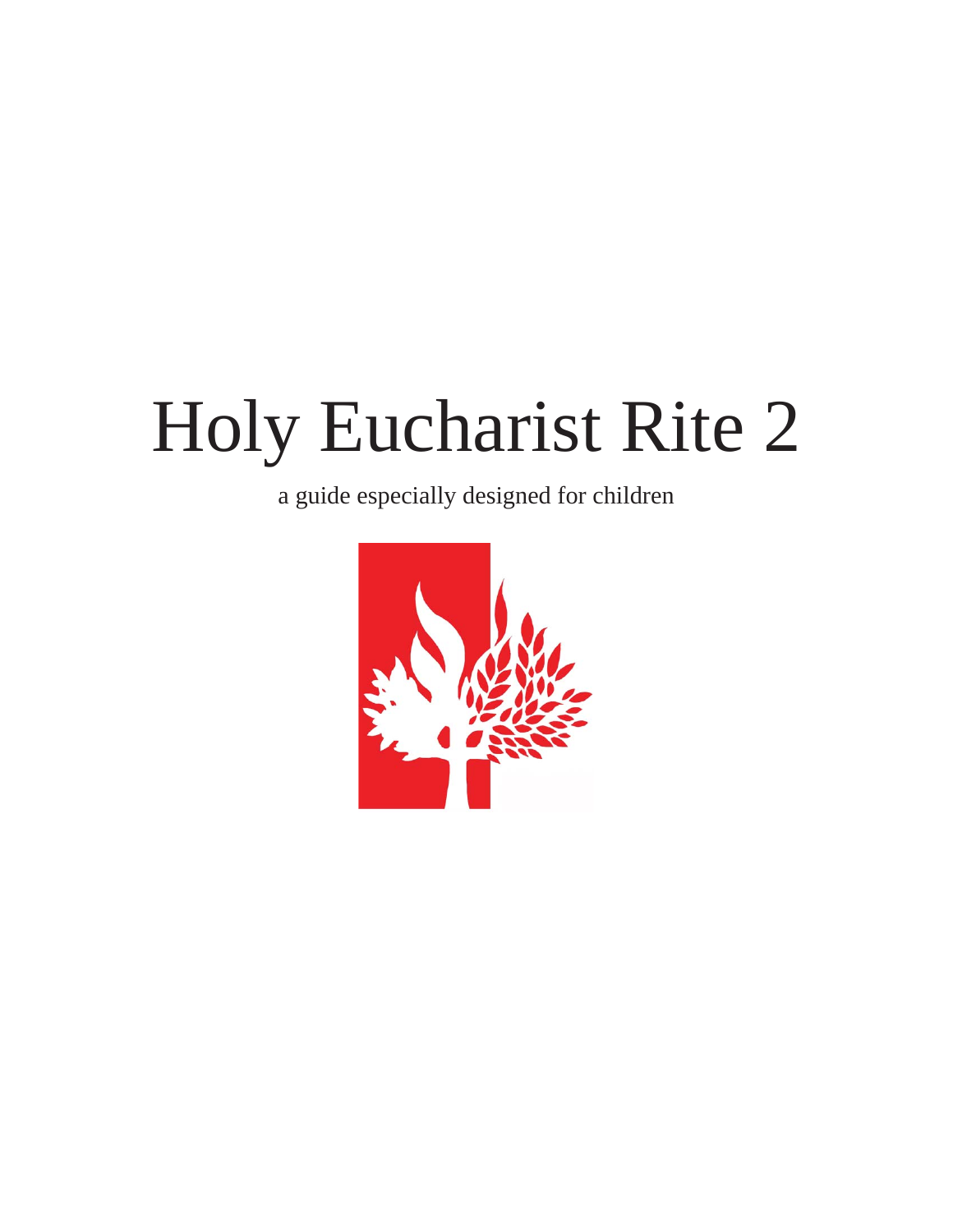

We sing a hymn during the Processional. You can find the number on the Hymn Board or in your *service leafl et.*

*We stand during the singing of the hymn. At the end of the hymn the priest says:* Blessed be God: Father, Son and Holy Spirit.

*And we respond with:*

 And blessed be his (God's) kingdom, now and for ever. Amen.

## *Then the priest says:*

Almighty God, to you all hearts are open, all desires known, and from you no secrets are hid: Cleanse the thoughts of our hearts by the inspiration of your Holy Spirit, that we may perfectly love you, and worthily magnify your holy Name; through Christ our Lord. *Amen.*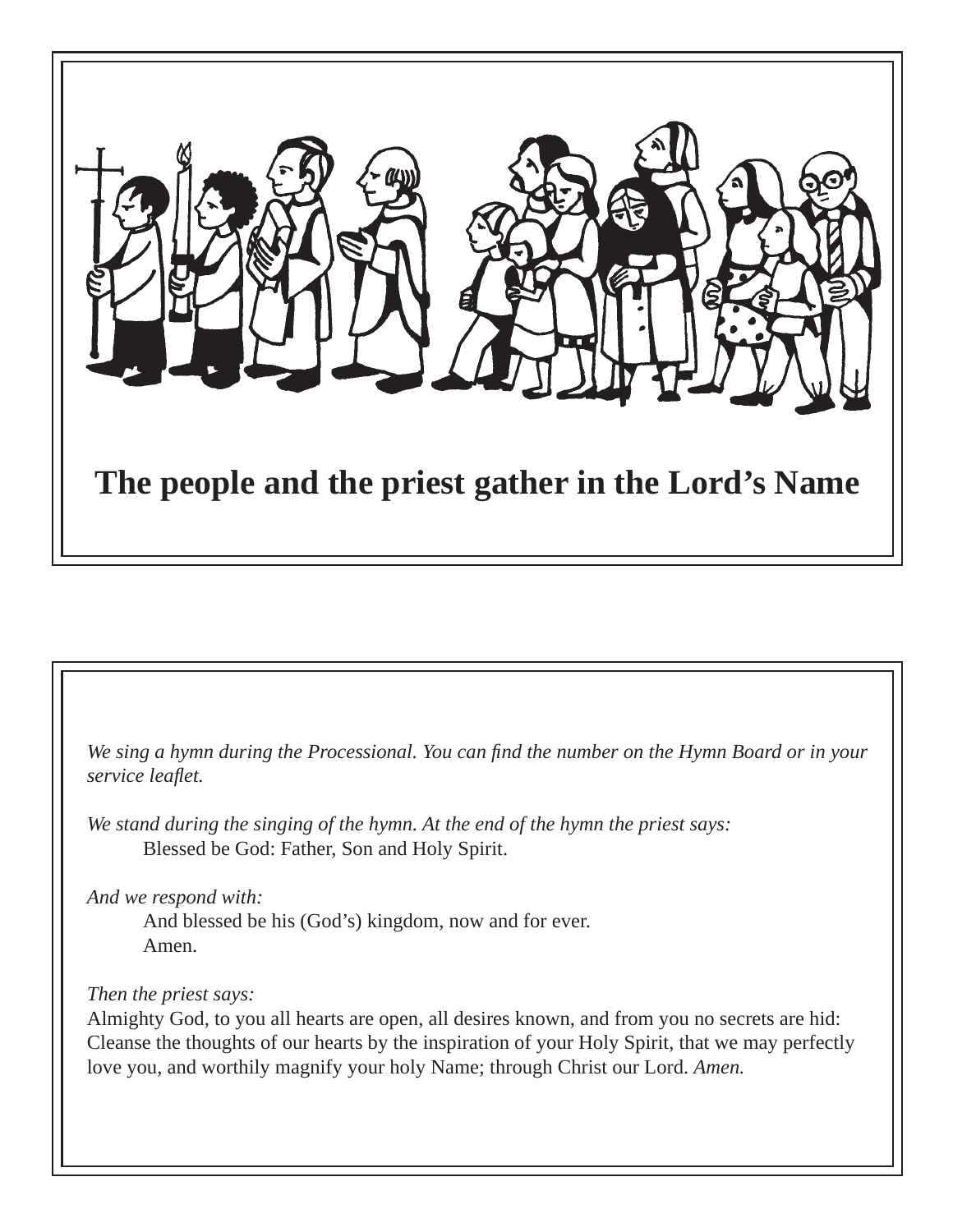

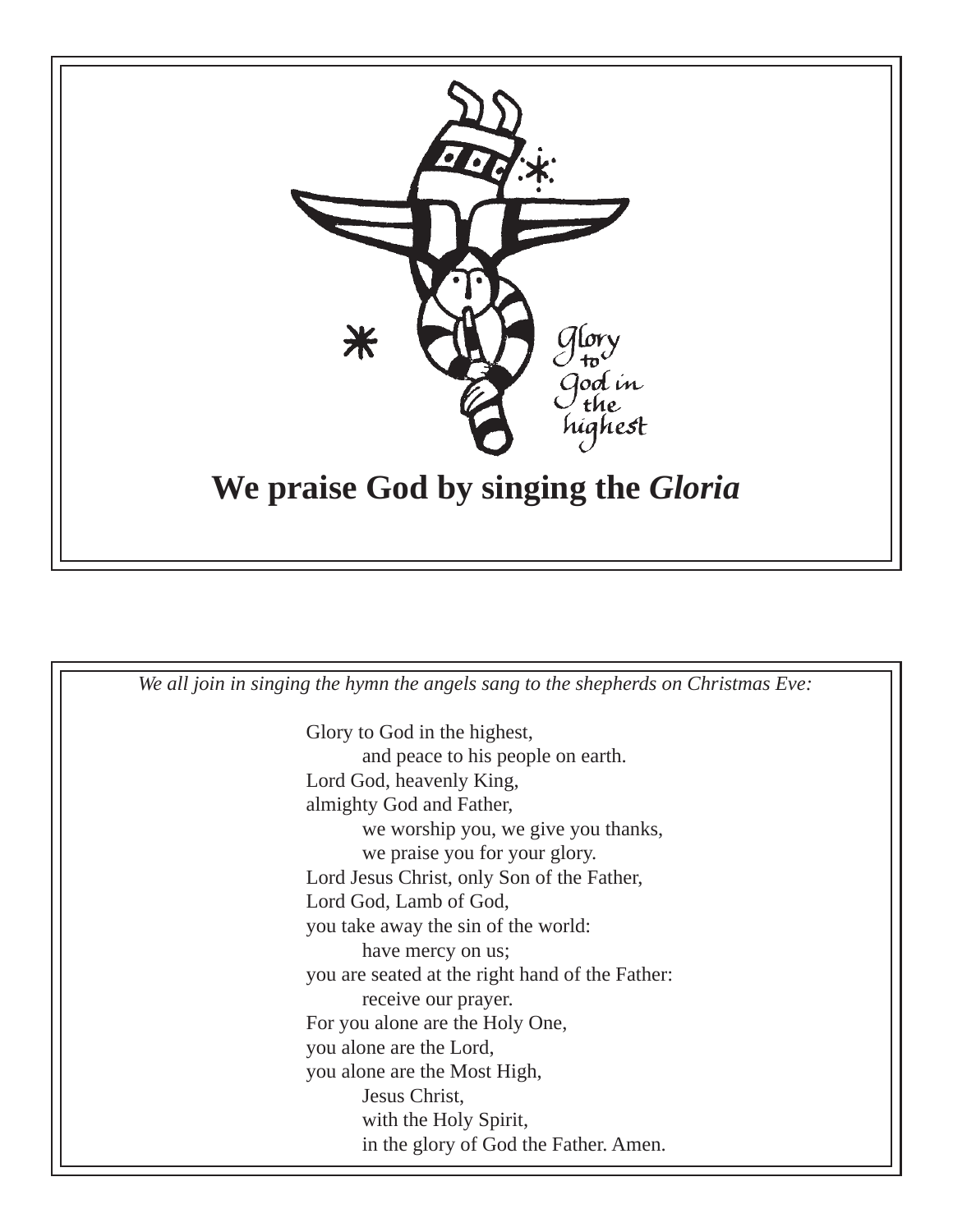

*We are now ready to listen to the readings for the day. The prayer that the priest says is called the "Col-lect", and it is different each Sunday. It fits with the season of the church year, and helps us collect our thoughts to hear the readings. We say "Amen" at the end of the Collect. You may read the Collect in your Lectionary insert, or you can just listen. The prayer is very short.*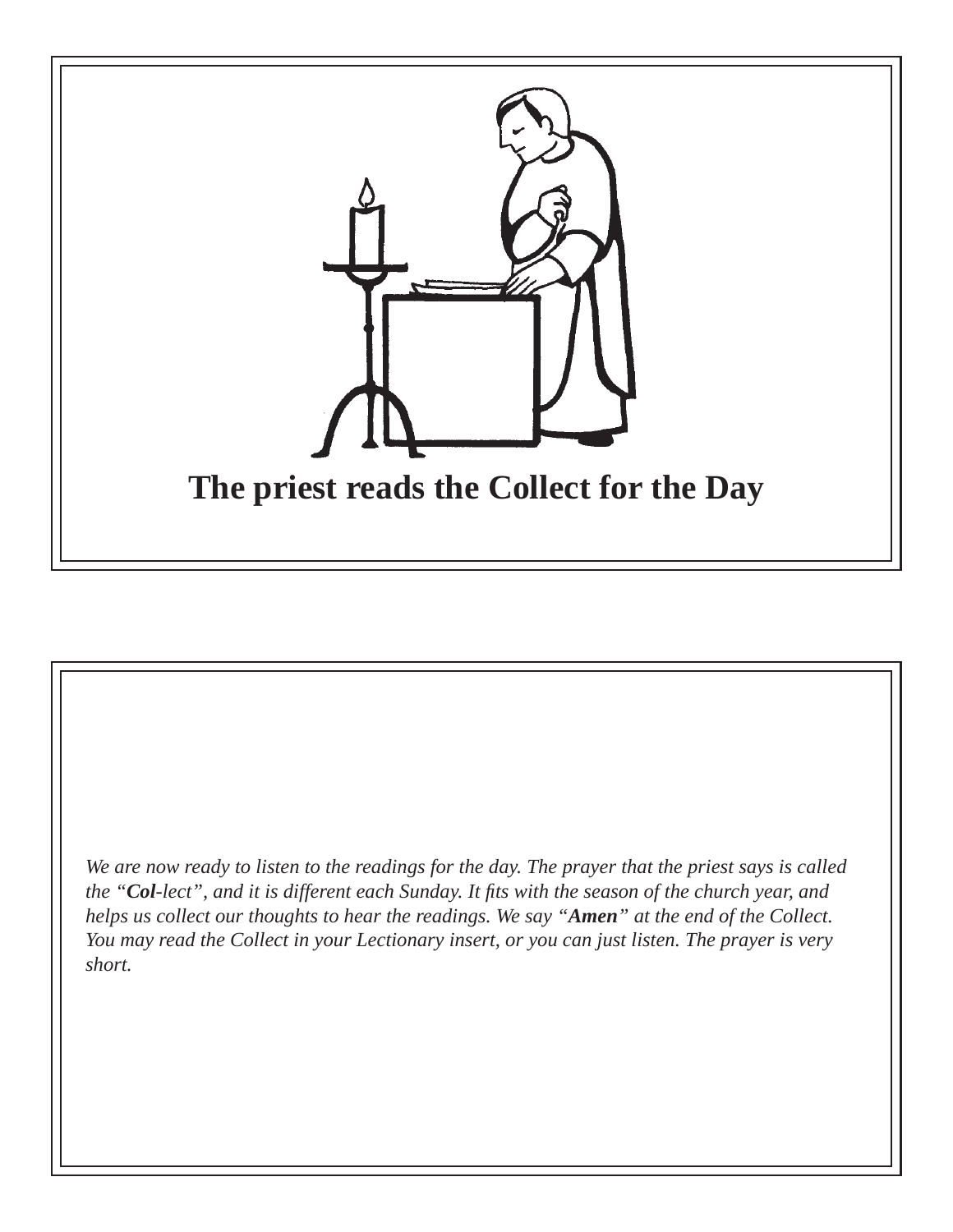

*Now the Readings for the Day begin. We sit to hear the readings.*

*The fi rst lesson is usually from the Old Testament and is read by a Lay Reader from the lectern. The Old Testament lesson tells us something about God and God's children and how God continually saved them and promised them a Messiah. The Reader may say "The Word of the Lord" at the end of the reading. We say "Thanks be to God".*

*The Psalm follows. We help in reading or singing the Psalm. Jesus sang the Psalms when he went to the synagogue.* 

*The Epistle follows and is read by a lay reader. This reading is taken from one of the epistles or letters written by the apostles after Jesus had gone back to heaven. It tells us something about the church to whom it was written or how we as Christians should live. The Reader may say "The Word of the Lord" at the end of the reading. We say "Thanks be to God".*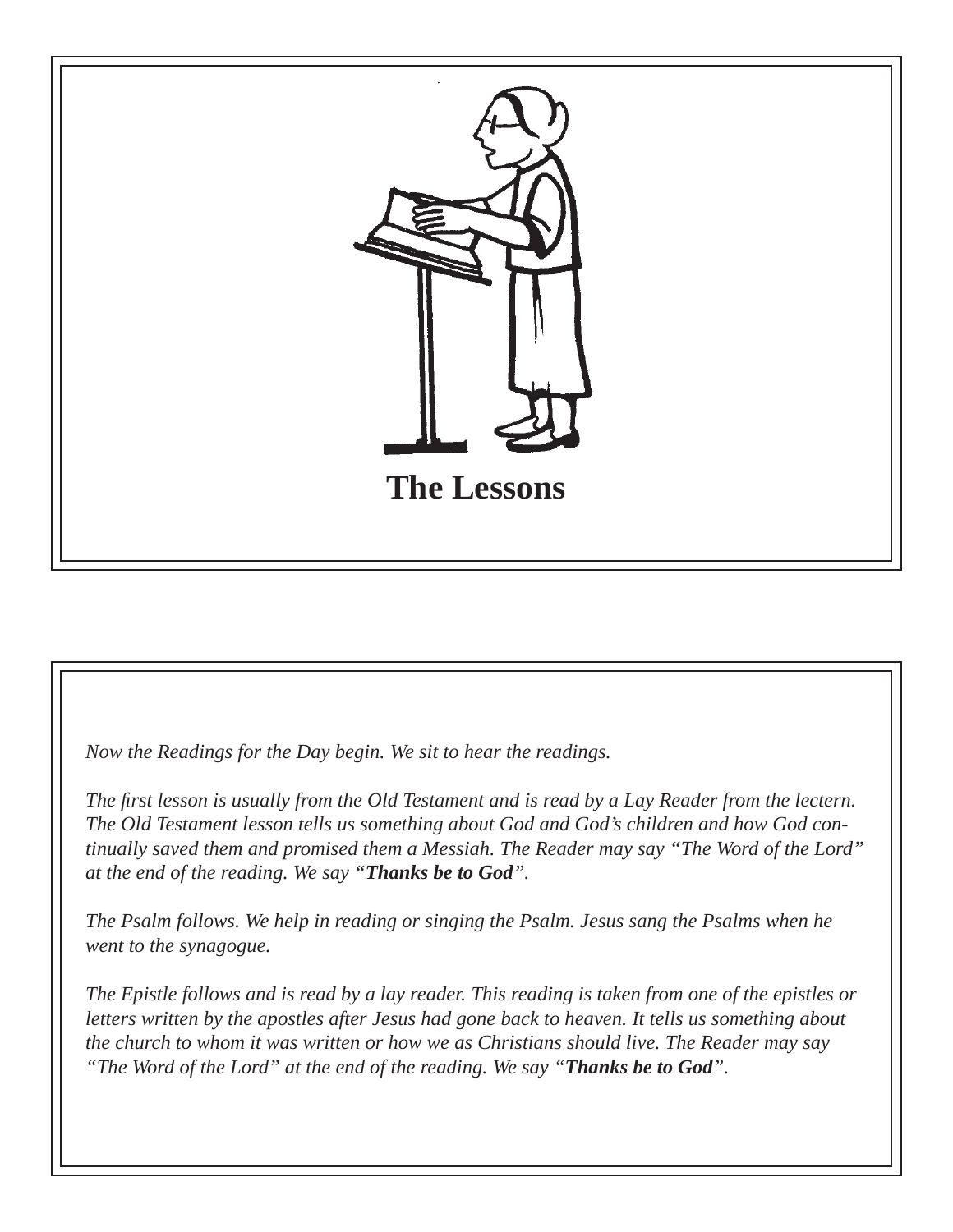

*Now we all stand to sing a hymn. This hymn often retells one of the lessons or the Gospel we are getting ready to hear. During this hymn, the priest brings the Gospel Book off the altar and stands in front of the altar or in the aisle. Sometimes the acolytes who carry the torches and the cross come with the priest. We do these things to show how important the next reading is and to symbolize bringing the Gospel, the Good News Christ brought us, into the world.*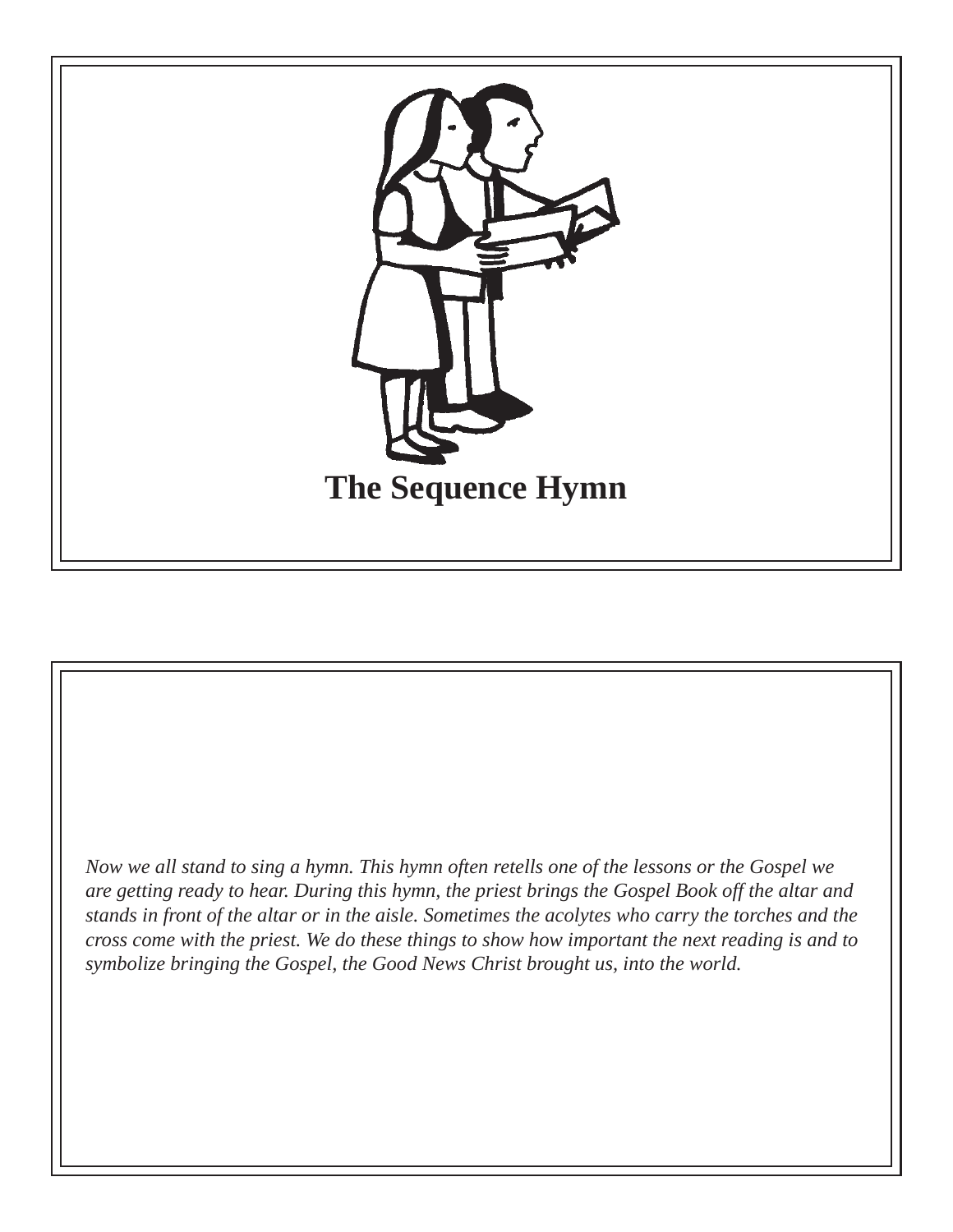

*The Gospel is read by the preist or a deacon. We are all standing. The reader begins with:* The Holy Gospel of our Lord Jesus Christ according to \_\_\_\_\_\_\_\_\_. *Each year we read from a different Gospel: Matthew, Mark, or Luke. The Gospel of John is read on special occasions. The priest will always tell you which Gospel is being read. We say* Glory to you, Lord Christ. *The Gospel is the story of Jesus' ministry while on earth. We stand to show respect for this special reading. At the end of the reading the priest or deacon says:* The Gospel of the Lord. *We say:* Praise to you Lord Christ.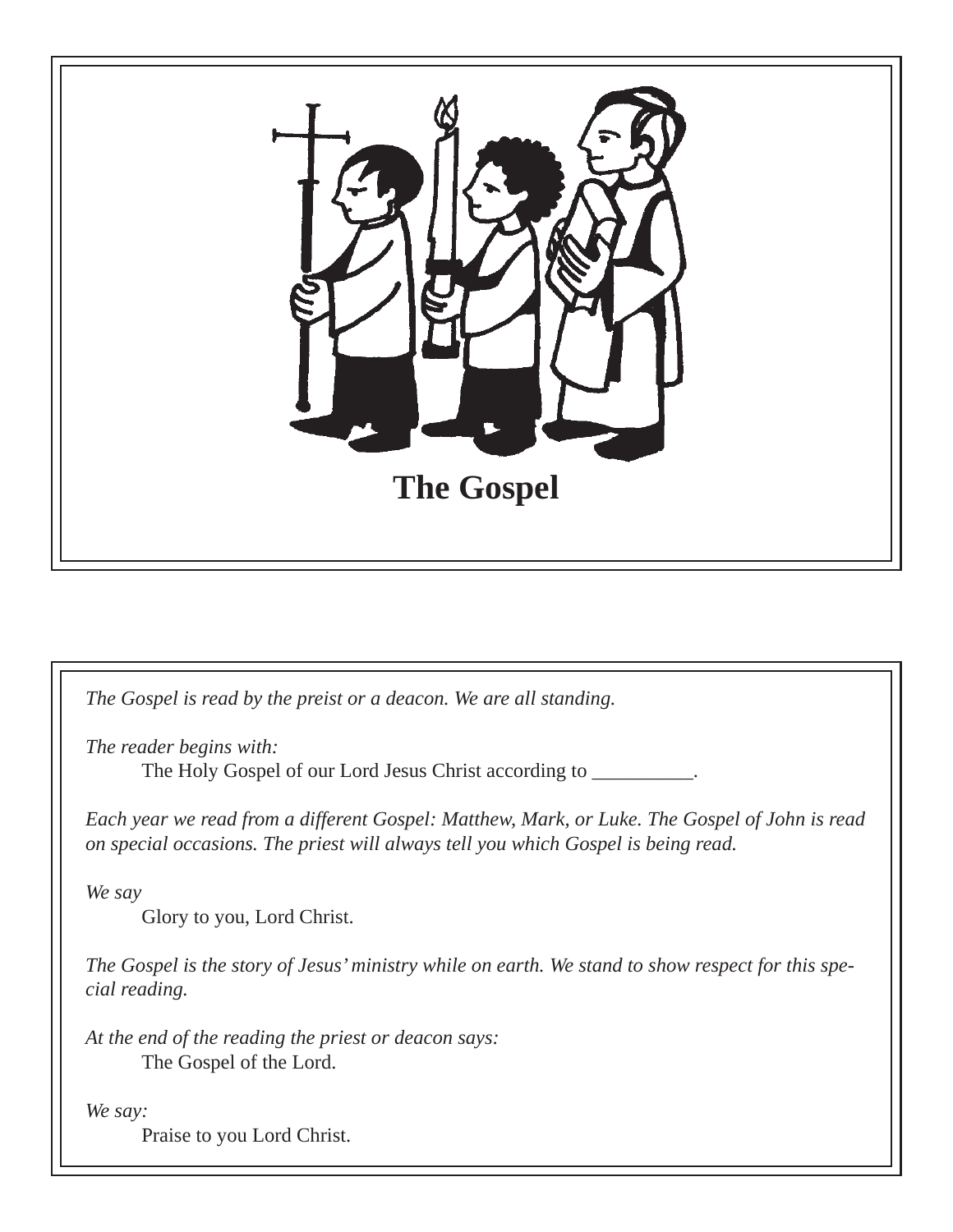

*Following the Gospel, we all sit down.* 

*The priest will now begin the sermon.*

*The sermon explains the readings of the day to us, or tells us something about the season of the church year. The sermon helps us understand God's message to us through the readings. The stories are ours too. They can tell us how we should live as Christians.*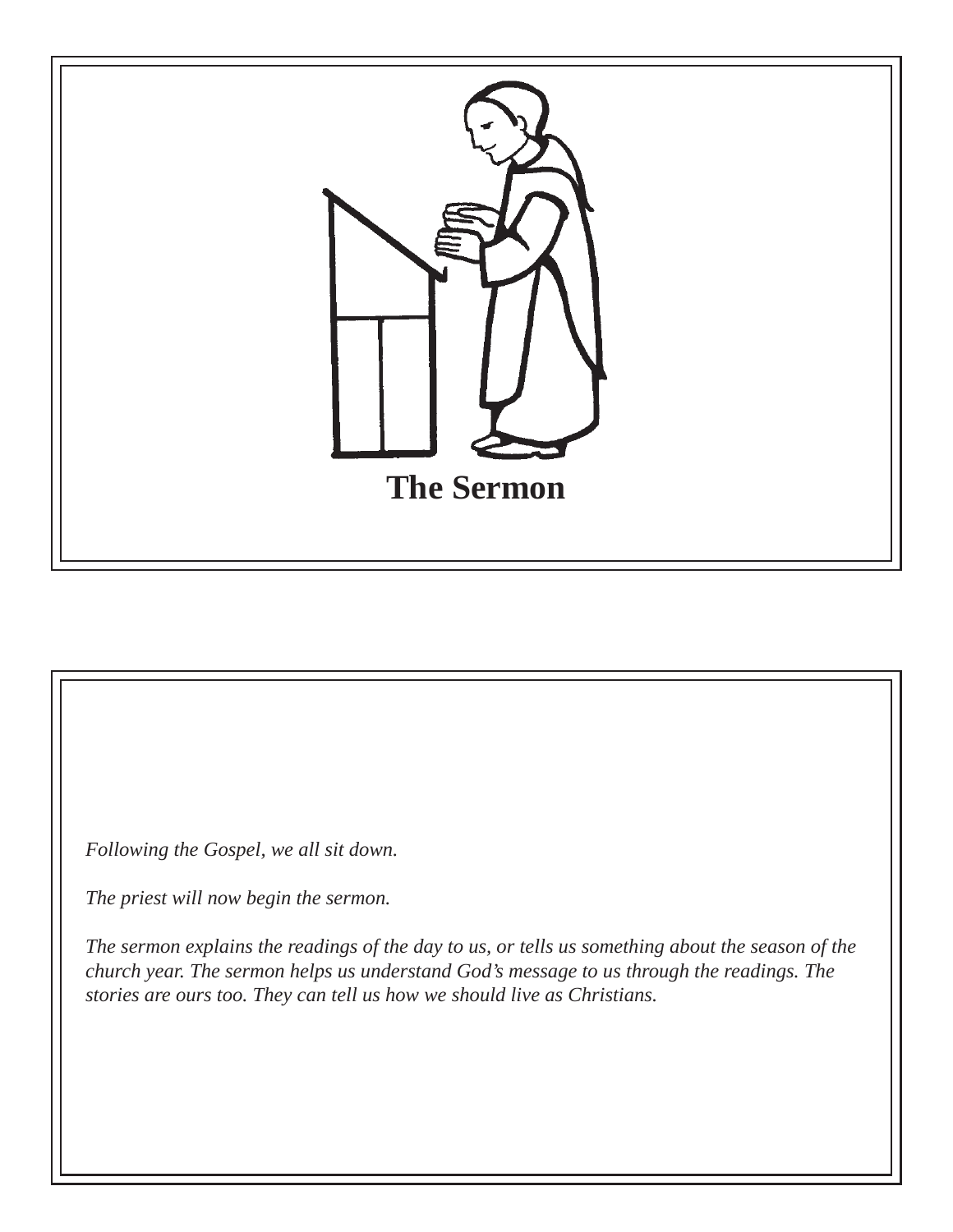

*Creed means "what we believe." After hearing the stories of God and his love for us, we stand up together and say the Creed.* 

We believe in one God, the Father, the Almighty, maker of heaven and earth, of all that is, seen and unseen.

We believe in one Lord, Jesus Christ, the only Son of God, eternally begotten of the Father, God from God, Light from Light, true God from true God, begotten, not made, of one Being with the Father. Through him all things were made.

For us and for our salvation he came down from heaven: by the power of the Holy Spirit he became incarnate from the Virgin Mary, and was made man.

For our sake he was crucified under Pontius Pilate; he suffered death and was buried. On the third day he rose again in accordance with the Scriptures; he ascended into heaven and is seated at the right hand of the Father.

He will come again in glory to judge the living and the dead,and his kingdom will have no end.

We believe in the Holy Spirit, the Lord, the giver of life, who proceeds from the Father and the Son. With the Father and the Son he is worshiped and glorified.

He has spoken through the Prophets.

We believe in one holy catholic and apostolic Church.

We acknowledge one baptism for the forgiveness of sins.

We look for the resurrection of the dead, and the life of the world to come. Amen.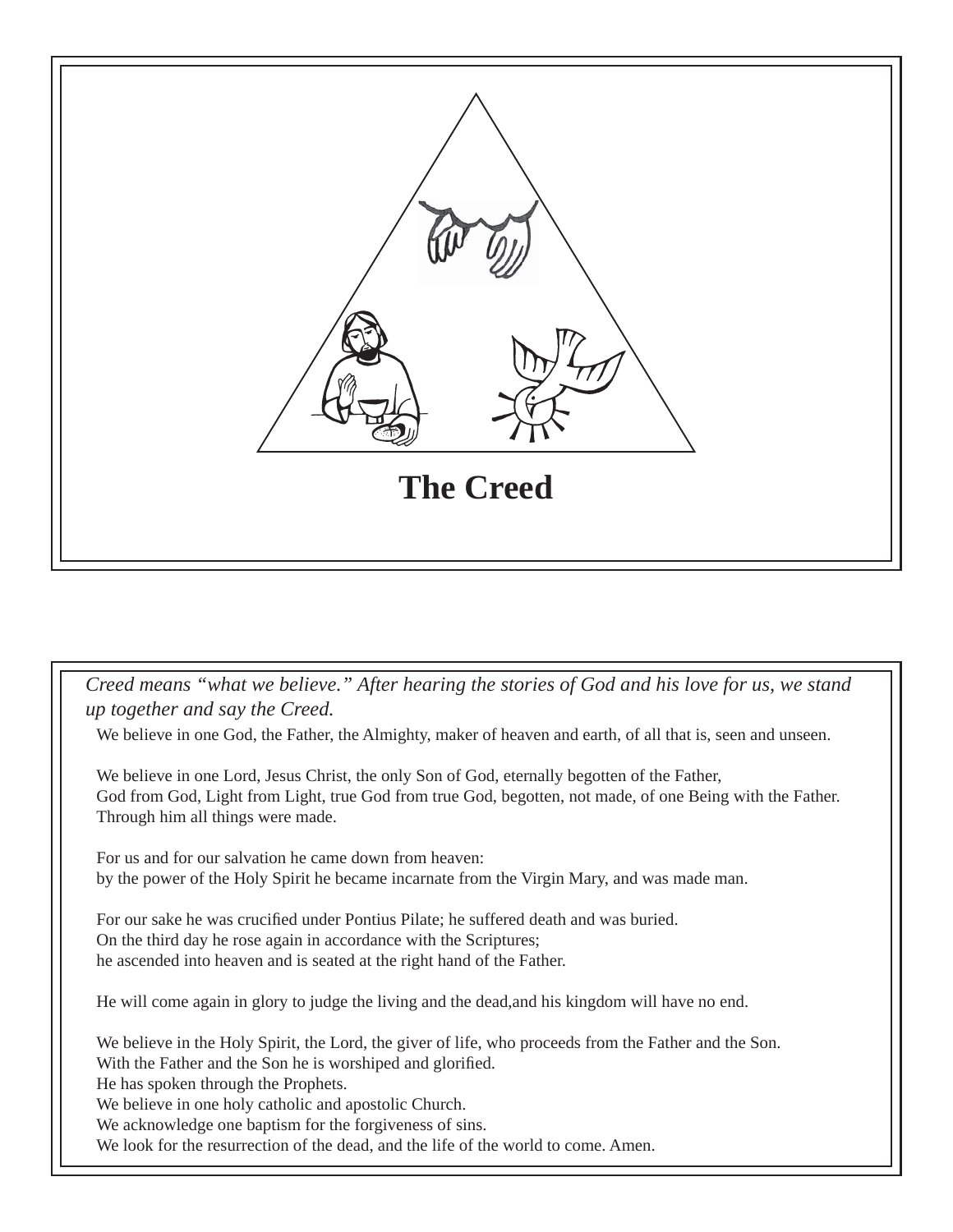

*After the Creed, we pray to God. This prayer is called "The Prayers of the People." There are several difference prayers from which to choose. The lay reader or priest who leads the Prayers*  will announce where you can find the prayers for today (they will probably be either in your *service guide or in the Prayer Book). Many of the prayers have a response made after each petition.*

*No matter which of the Prayers we use, we always pray for the same things: God's family, the Church Our nation, the world and its leaders Peace and justice in the world People who are sick, poor, or in trouble People we love, including special observances like birthdays, anniversaries, people in seminary or mission work, and any special thanksgivings we may have People who have died*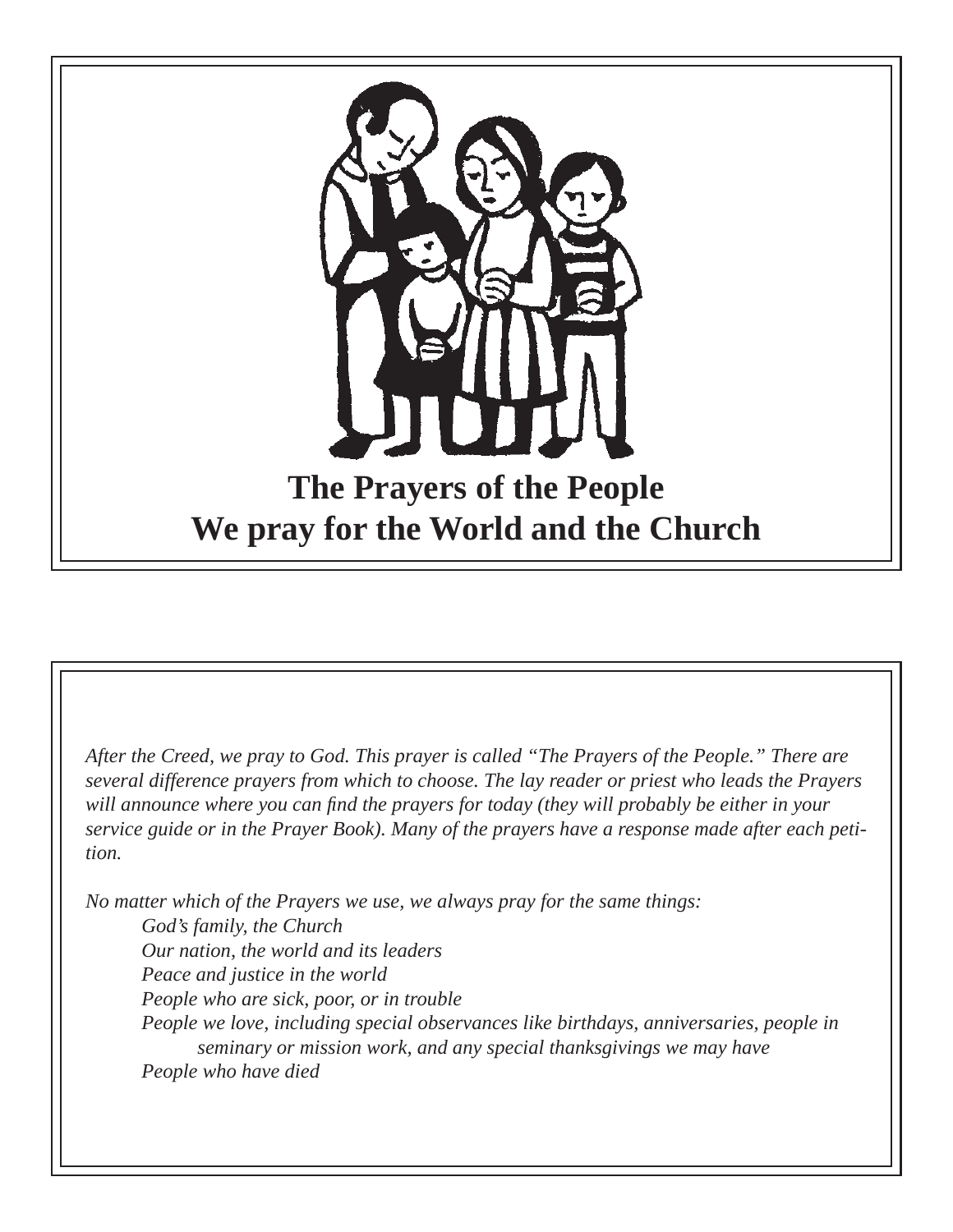

*After the Prayers, we tell God we are sorry for the things we have done which are wrong. We ask God to forgive us. The Priest tells us that God does forgive us.*

*We may kneel and say:*

Most merciful God, we confess that we have sinned against you in thought, word and deed, by what we have done, and by what we have left undone. We have not loved you with our whole heart; we have not loved our neighbors as ourselves. We are truly sorry and we humbly repent. For the sake of your Son Jesus Christ, have mercy on us and forgive us; that we may delight in your will, and walk in your ways, to the glory of your Name. Amen.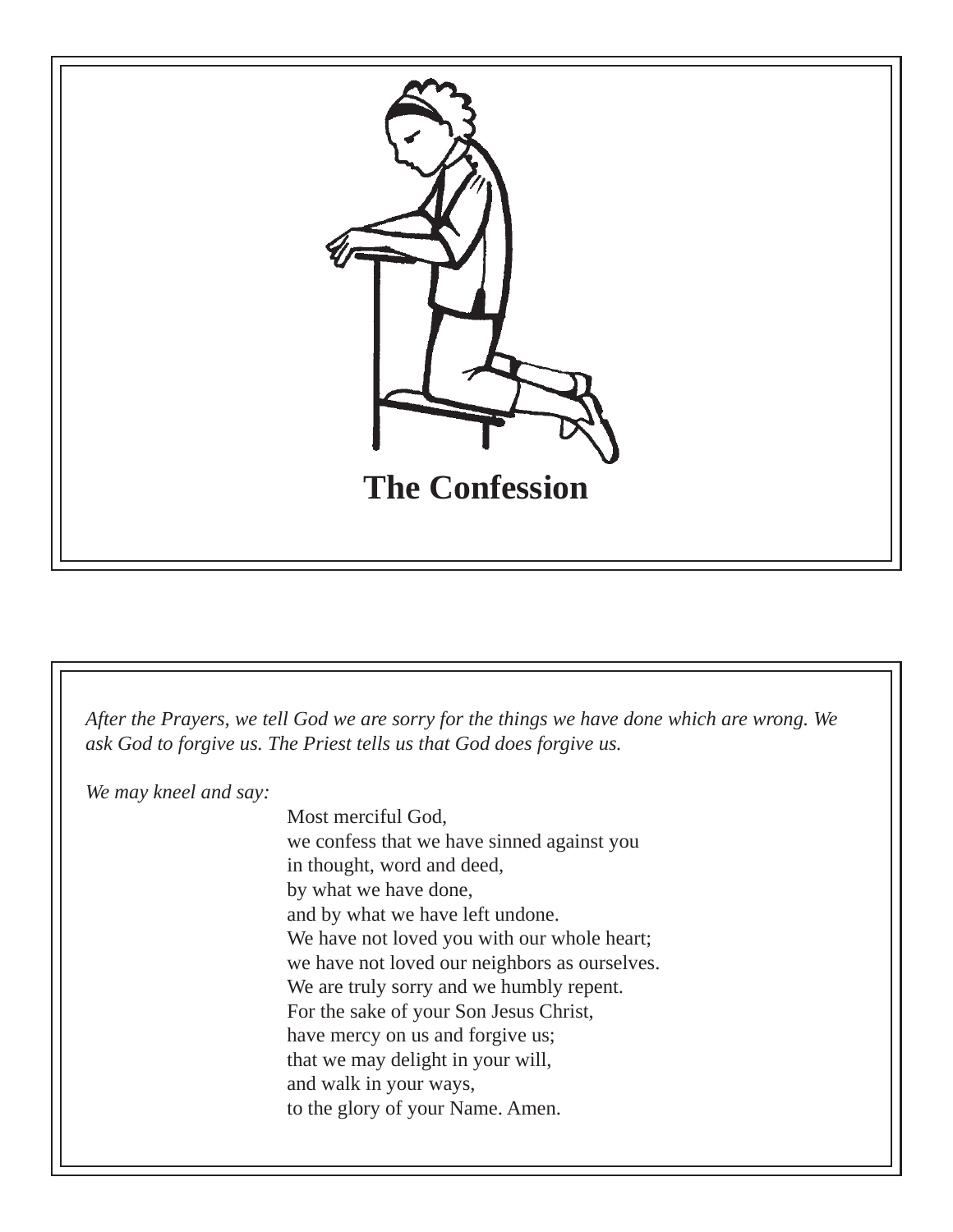

*Now we are full of God's love and peace. We share this peace of the Lord with our neighbors.*

*The priest says:*

The peace of the Lord be always with you!

*We say:*

And also with you.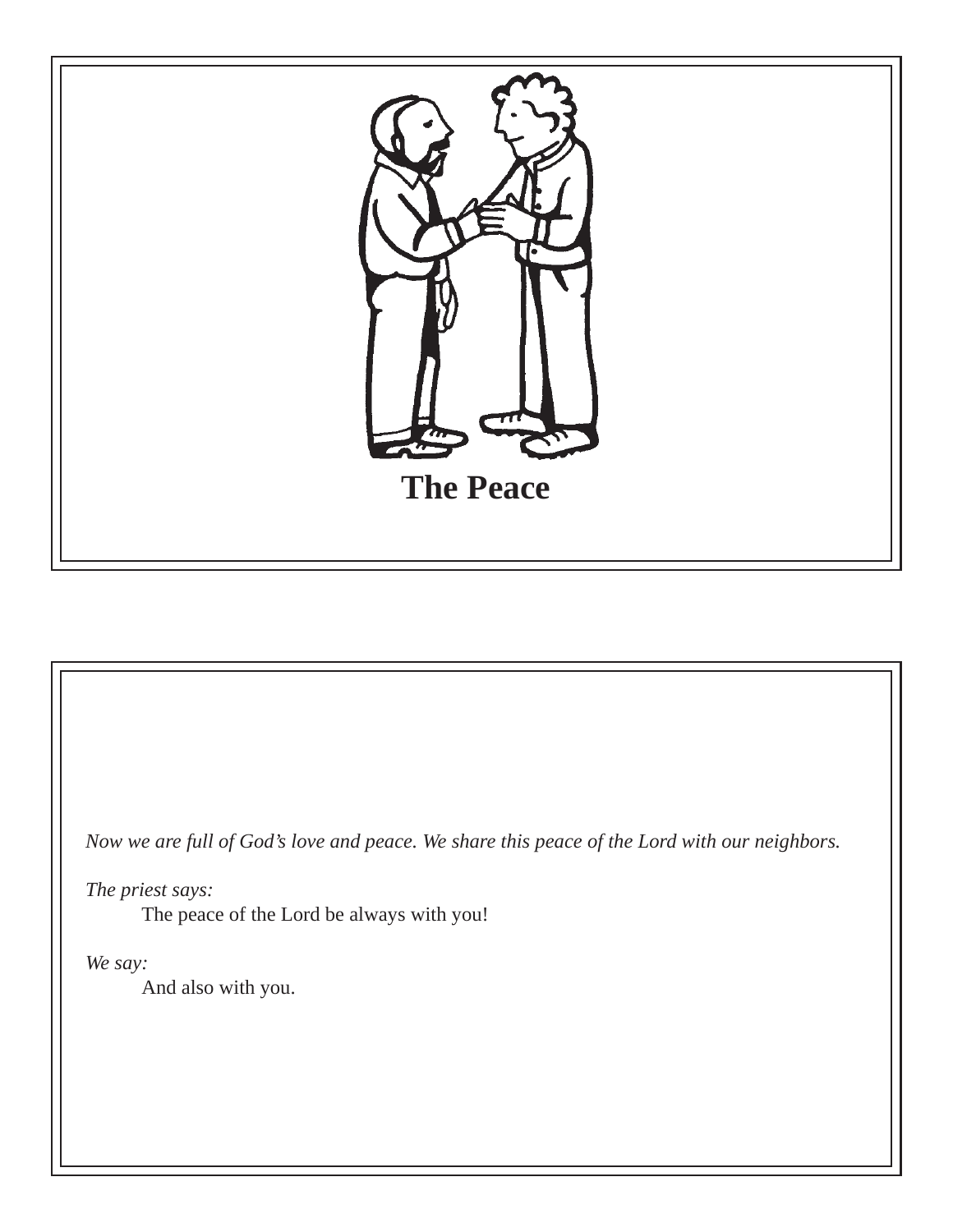

*God has given us everything we have. During the Offertory, we return a portion of our money to God. We also bring to the altar the bread and wine for the Communion service. And, we give God our hearts. The choir may sing a special piece now as an offering to God.*

*We may sing the Doxology, a song of praise to God after the ushers take the gifts to the altar.*

Praise God from whom all blessings flow. Praise God all creatures here below. Praise God above, ye heavenly hosts. Praise Father, Son and Holy Ghost. Amen.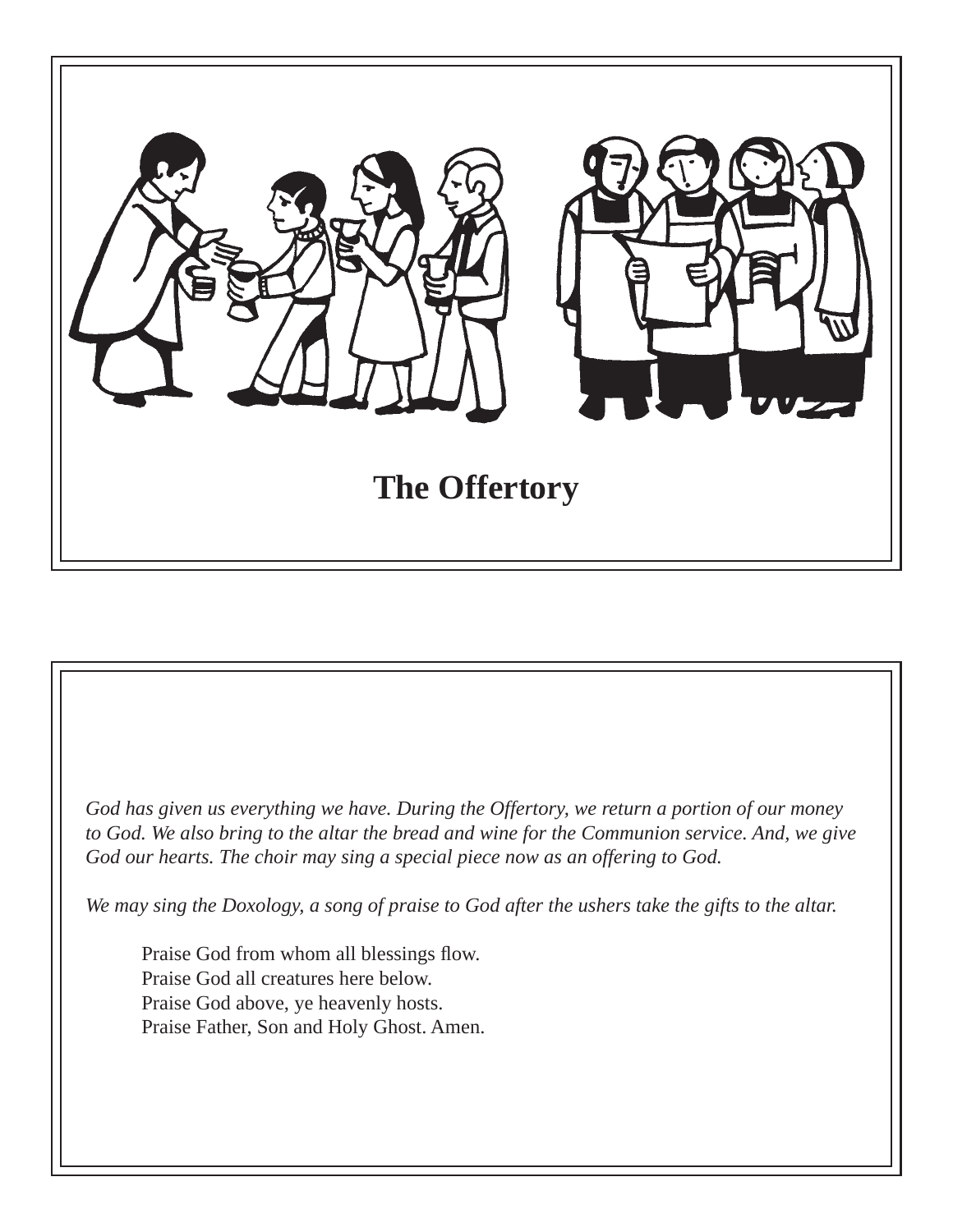

*We now enter the second part of the Service: the Service of Holy Communion. We have heard the stories of God and God's love for God's people, we have heard stories of the early Church, and we have heard stories about Jesus' ministry. We have sung hymns of praise. We have prayed for God's church and the world, confessed our sins, and exchanged the peace of the Lord with our neighbors. Now we celebrate!*

*There are four Eucharistic prayers in Rite 2. They begin on page 361 in the Book of Common Prayer. The prayer used in this book is Prayer A.*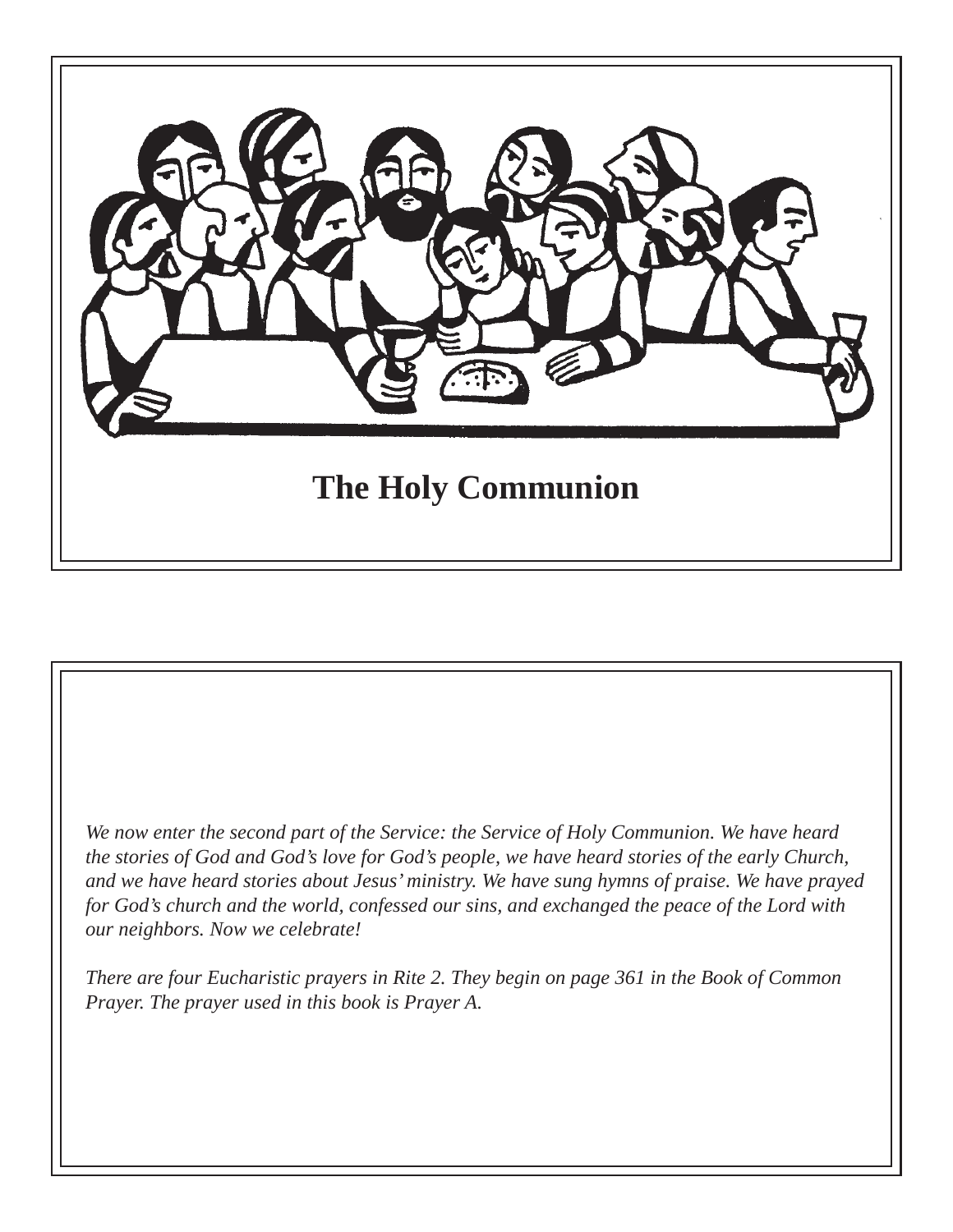

*The priest stands at the altar and begins the service. We stand, too.*

*Priest* The Lord be with you.

*People* And also with you.

*Priest* Lift up your hearts.

*People* We lift them to the Lord.

*Priest* Let us give thanks to the Lord our God.

*People* It is right to give God thanks and praise.

*Then the priest says:*

 It is right, and a good and joyful thing, always and everywhere to give thanks to you, Father Almighty, Creator of heaven and earth.

*At this point, the priest thanks God for what God has done for us, and for a particular part of Jesus' life which we are celebrating in that season of the church year. The priest ends with:* Therefore we praise you, joining our voices with Angels and Archangels and with all the company of heaven, who for ever sing this hymn to proclaim the glory of your Name.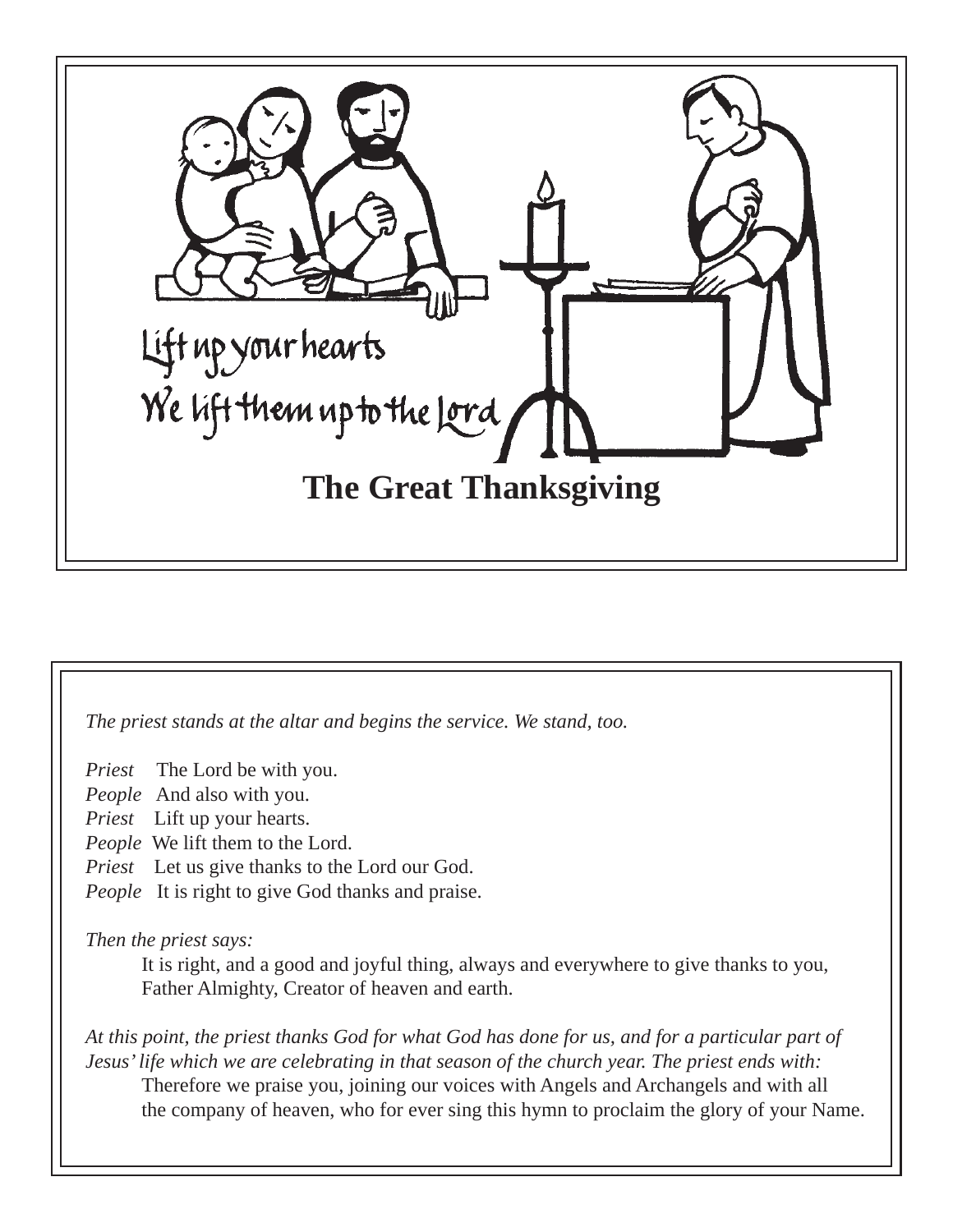

*We now join in singing the song of praise of the seraphim in the presence of God. You can find this scripture in Isaiah 6:3. The last two sentences of the song were sung by the people as Jesus entered Jerusalem on Palm Sunday. You can find this scripture in Matthew 21:1-11; Mark 11:1-11, Luke 19:28-40, or John 12:12-19.*

> Holy, holy, holy Lord, God of power and might, heaven and earth are full of your glory. Hosanna in the highest. Blessed is the one who comes in the name of the Lord. Hosanna, in the highest.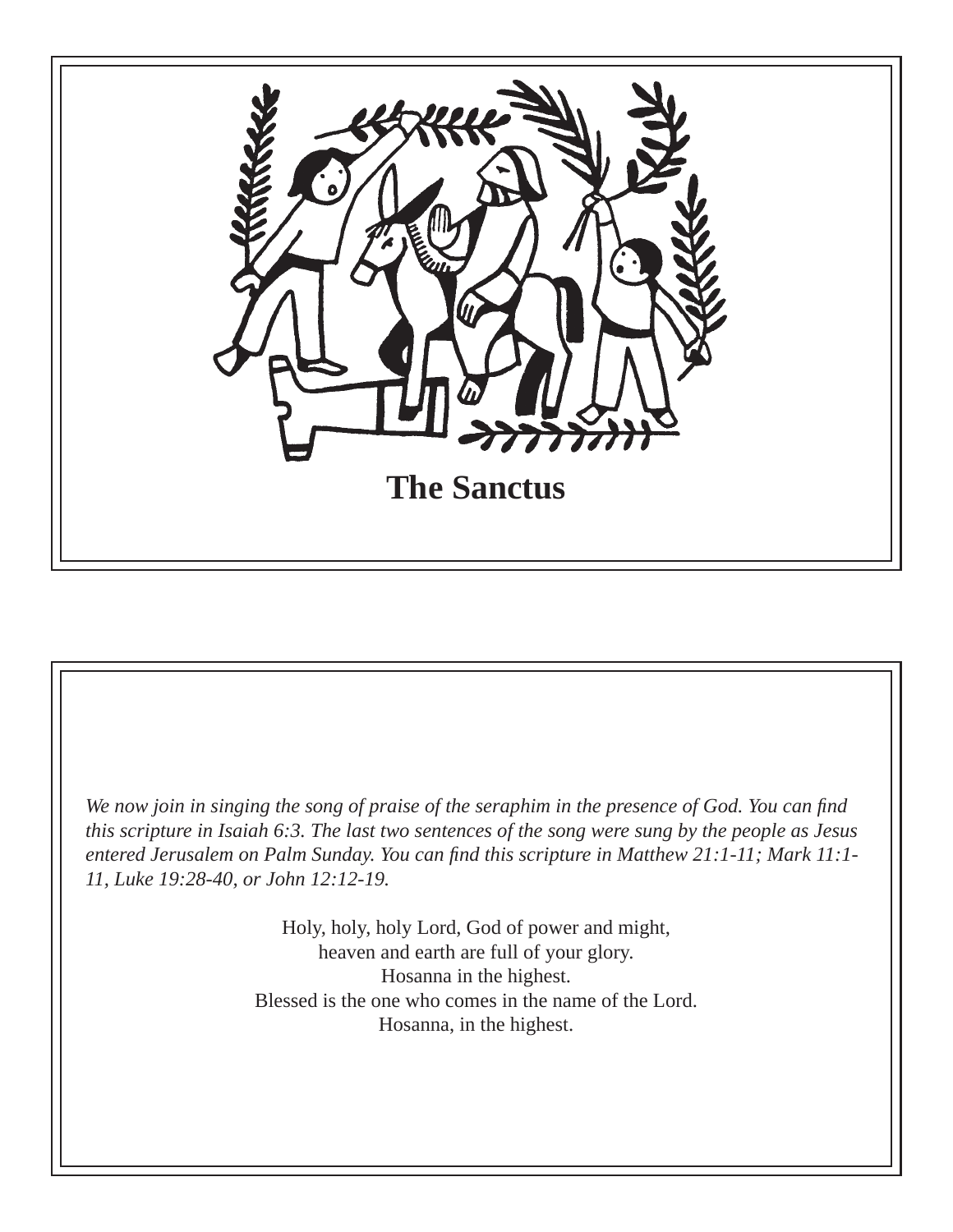

*We may stand or kneel, as the priest begins the Prayer of Consecration. During this prayer, the priest asks God to bless and make holy the gifts of bread and wine, and that we may be made holy in order to receive this sacrament. Part of the prayer is Jesus' words at the Last Supper with his disciples in which he asks them to continue breaking bread and sharing the cup in remembrance of him. You can read this scripture in Matthew 26:26-30, Mark 14:22-26, Luke 22:14-23, and 1 Corinthians, 11:23-25.*

*While the priest is saying this prayer, he or she touches the cup of wine and the container of bread as they are mentioned. The priest also makes the sign of the cross over the bread and wine and towards the congregation.* 

*We respond halfway through the prayer as we proclaim the mystery of faith:*

 Christ has died. Christ has risen. Christ will come again.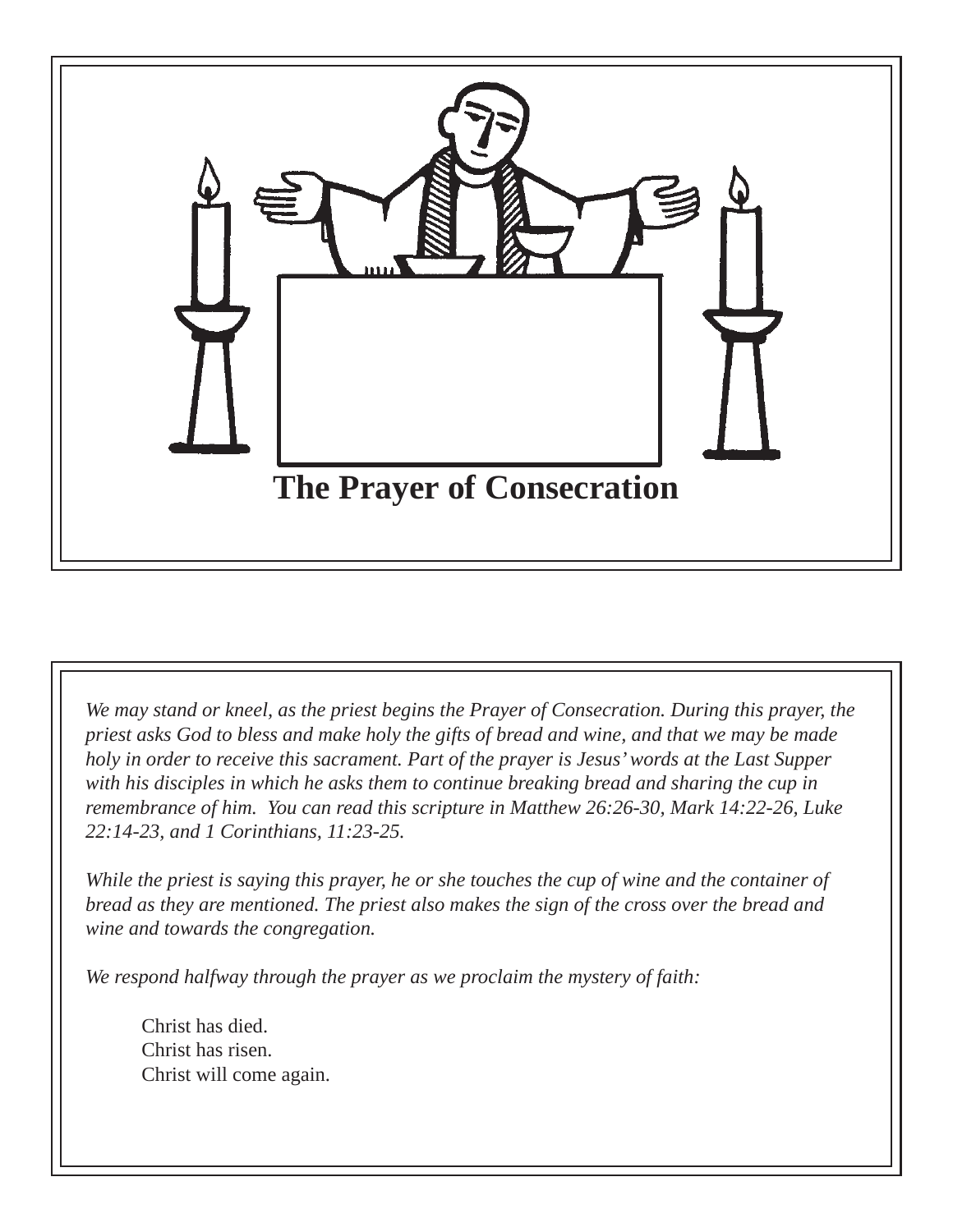

*The priest ends the Prayer of Consecration by asking us to join in the prayer Jesus taught us, the Lord's Prayer.* 

> Our Father, who art in heaven, hallowed be thy Name. thy kingdom come, thy will be done, on earth as it is in heaven. Give us this day our daily bread. And forgive us our trespasses, as we forgive those who trespass against us. And lead us not into temptation, but deliver us from evil. For thine is the kingdom, and the power, and the glory, for ever and ever. Amen.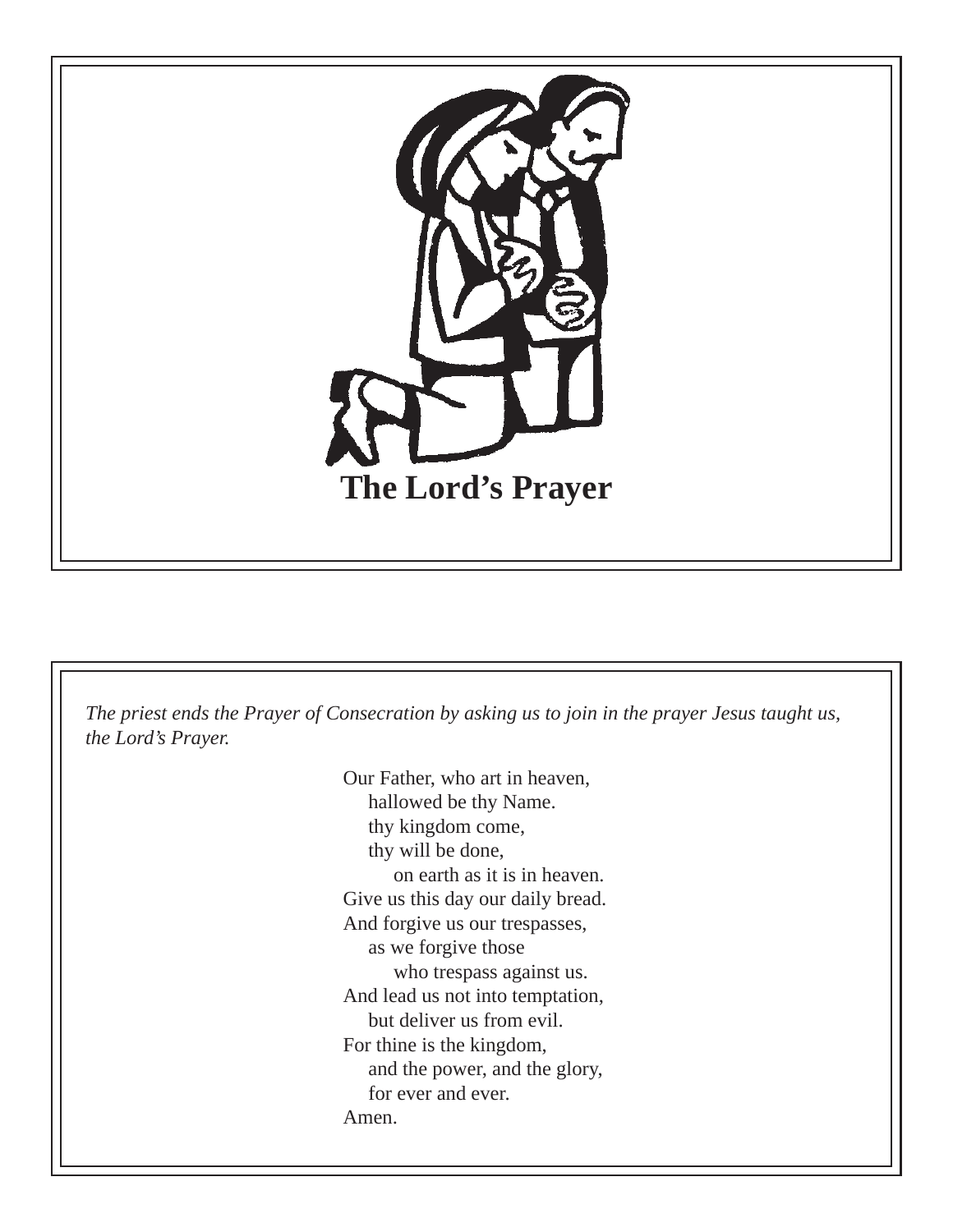

*The priest holds up a large wafer or piece of bread for all to see and breaks it, saying:* (Alleluia!) Christ our Passover is sacrificed for us;

*and we say* Therefore let us keep the feast. (Alleluia.)

*(The Alleluias are omitted in Lent and Advent.)*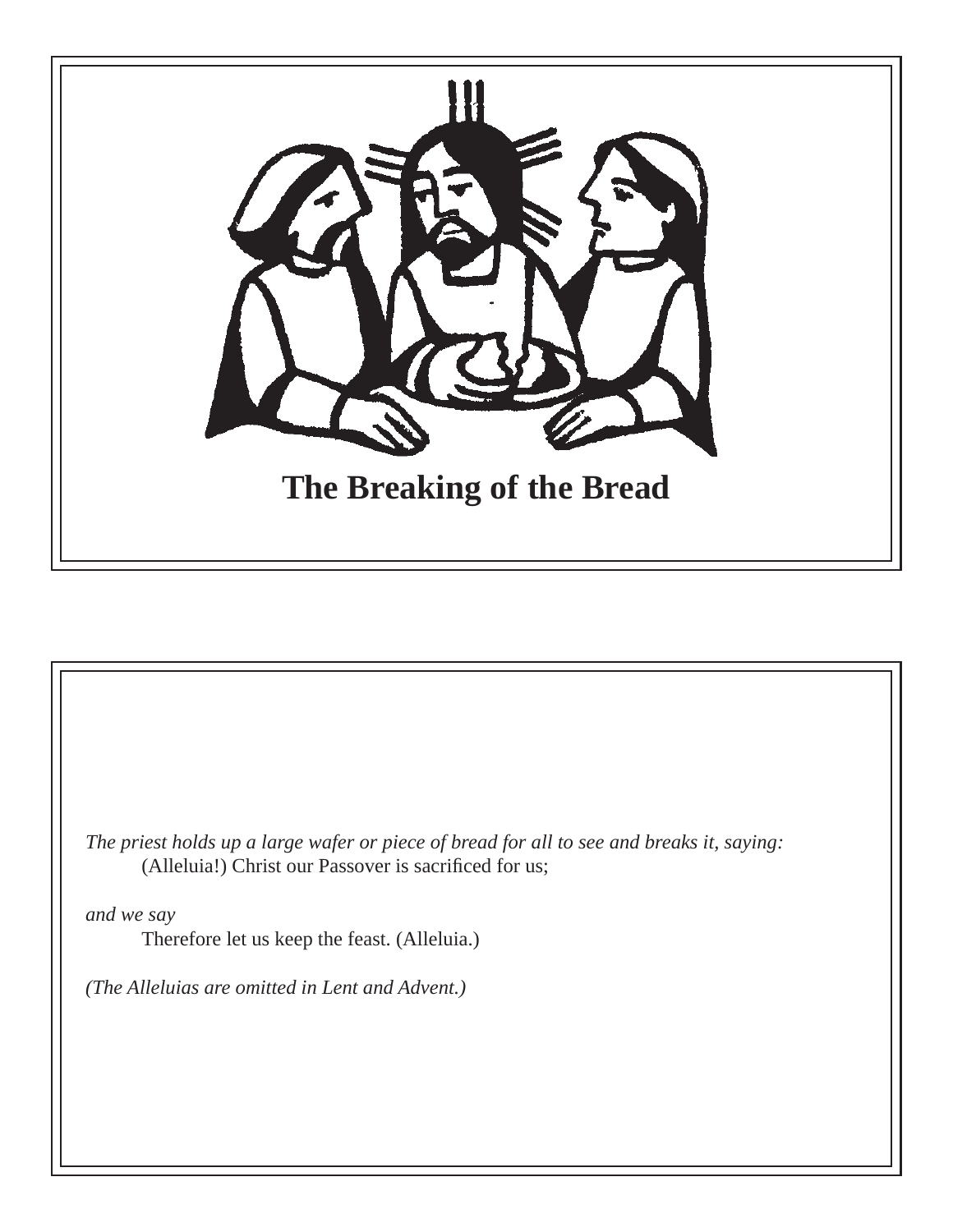

*We might sing a hymn, the Agnus Dei (The Lamb of God).* 

*The priest faces the congregation and says:* The gifts of God for the people of God.

*Now we go to the altar rail to receive Communion. We approach the altar quietly and reverently. Many people bow their head or genufl ect before going up to the altar. Some people can be seen making the sign of the cross as they kneel or stand, and as they leave. The priest gives us the bread, saying that is it the Body of Christ, the bread of heaven. The Chalice Bearer gives us the wine, saying that it is the Blood of Christ, the cup of salvation.* 

*We respond with* Amen *after each.* 

*As we leave the altar, we make sure that the person next to us is not receiving the wine. We wait until they have done so before we leave. We leave quietly and with joy. When we return to our pew, we give thanks for all that God has done for us.*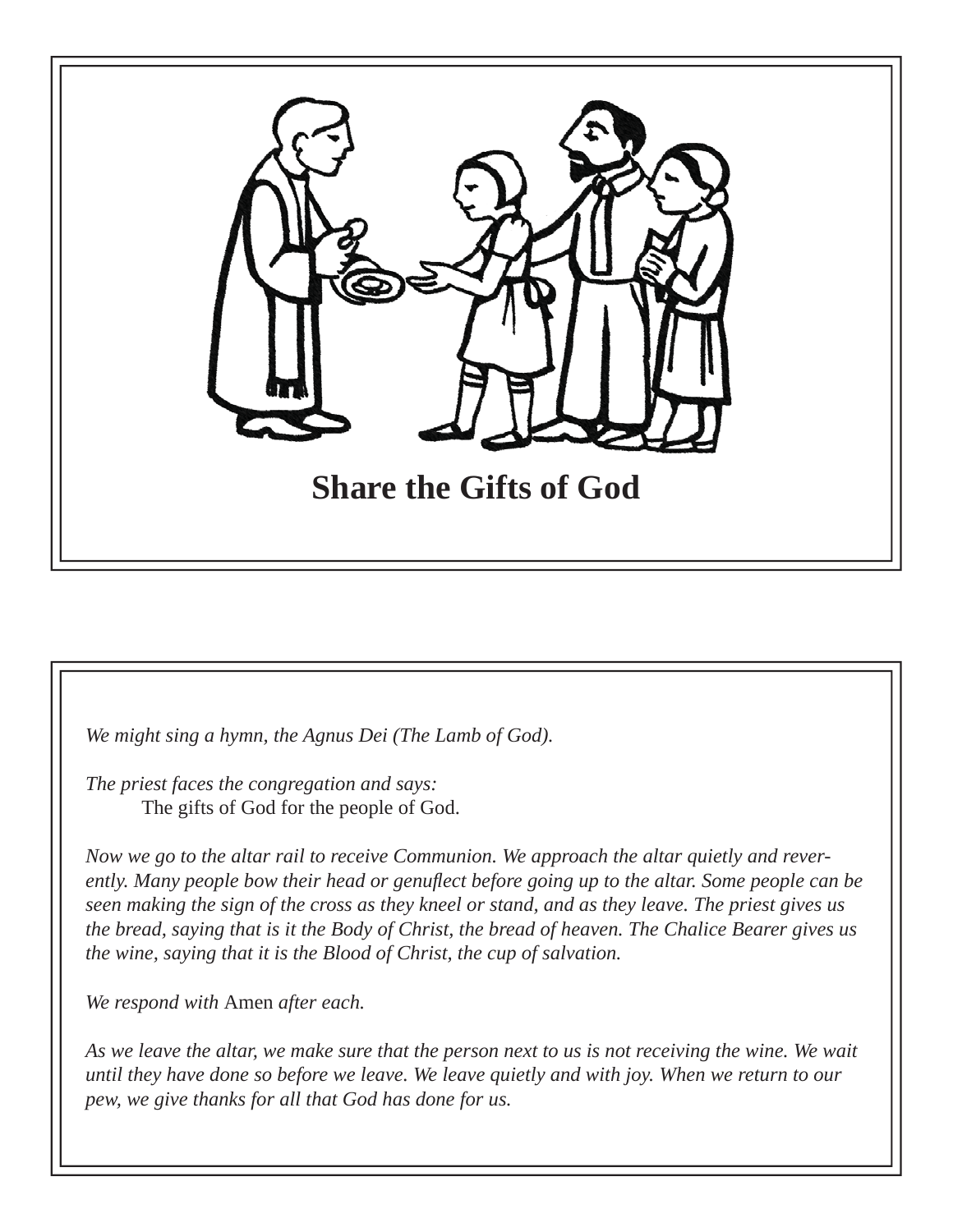

*After everyone has received Communion, the priest leads us in the prayer of Thanksgiving to God. We all pray together:*

> Eternal God, heavenly Father, you have graciously accepted us as living members of your Son our Savior Jesus Christ, and you have fed us with spiritual food in the the Sacrament of his Body and Blood. Send us now into the world in peace, and grant us strength and courage to love and serve you with gladness and singleness of heart; through Christ our Lord. Amen.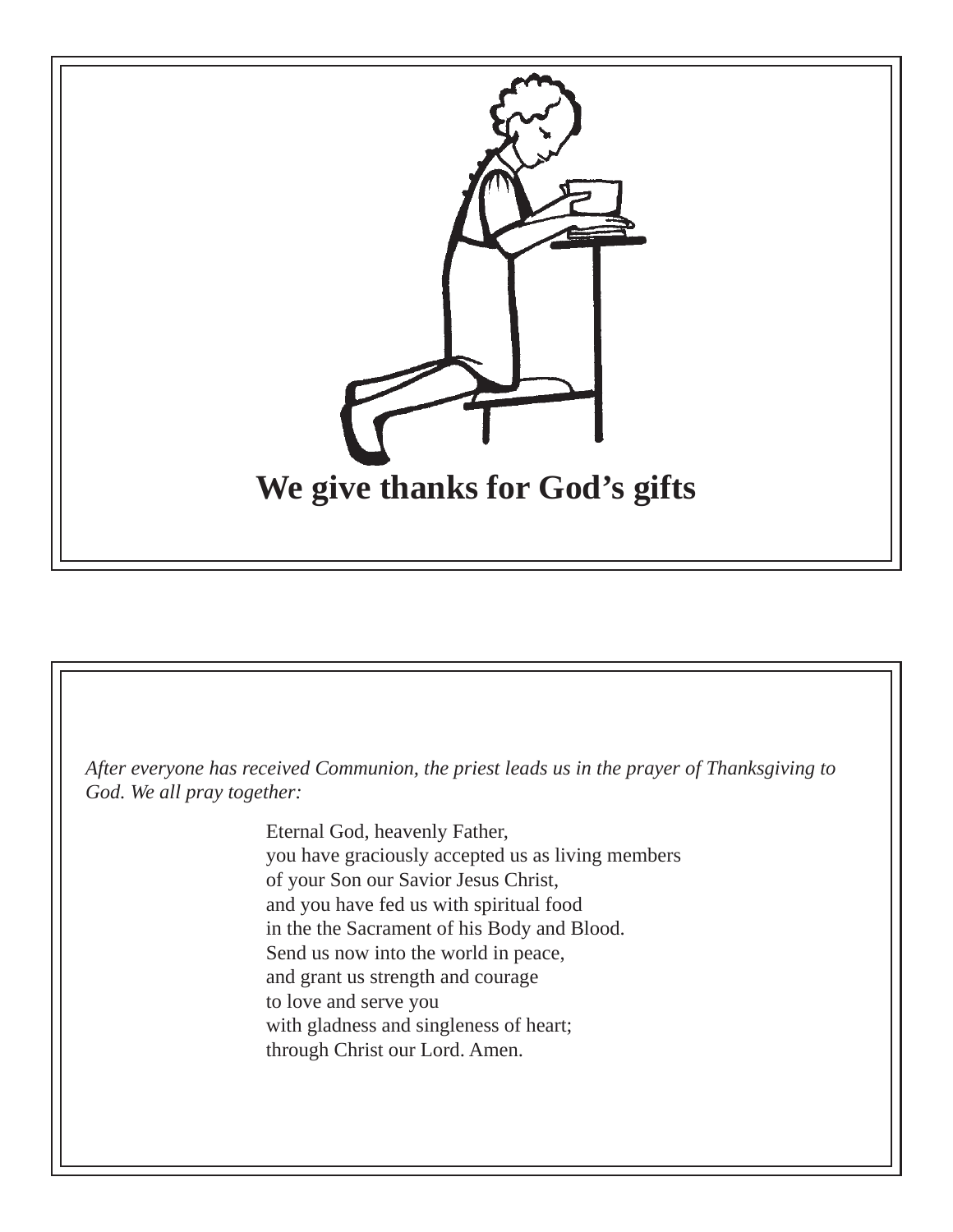

*We now join in singing a hymn as the choir, lay readers, chalice bearers, acolytes, and priests leave the church. At the back of the church, at the close of the hymn, the priest or deacon tell us that God's blessing is with us today and always, and that we should go out into the world to share God's love and peace.* 

*We say* Thanks be to God (Alleluia.)

*Our family at Church has come together once more to hear the story, sing praises to God, and receive Christ's body and blood. Now it is time for us to go out into the world and carry this good news to others.*